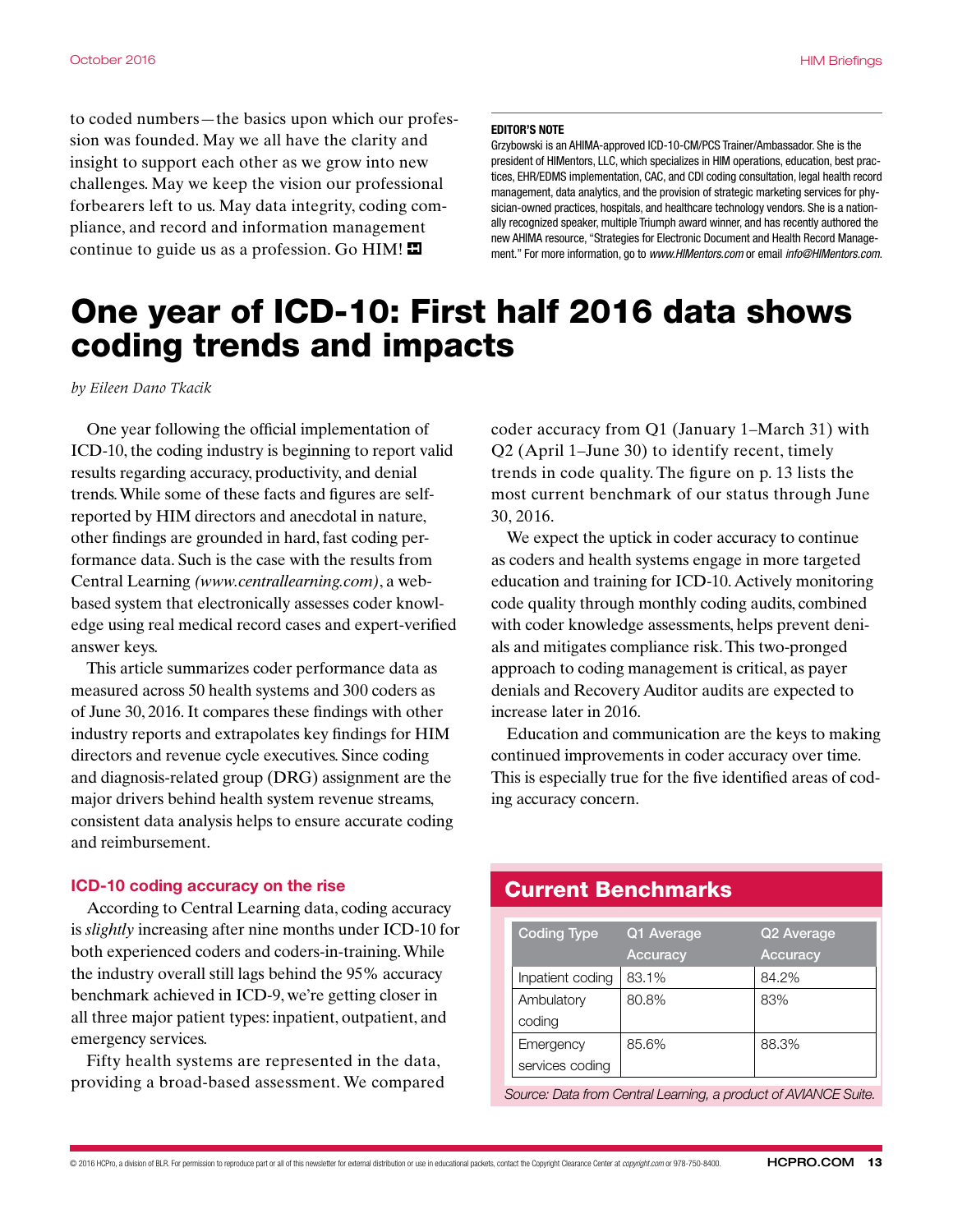#### Five areas of coding accuracy concern

A closer look at Central Learning data from June 30, 2016, identifed fve coding categories where accuracy remains below acceptable levels (ranging between 65%–75% accuracy). With concentrated training efforts in these specifc areas, coders can see a marked improvement in the quality of their work. For example, the coding of injury, poisoning, and other external causes ranked third lowest in Q1, but only sixth worst for coding quality in Q2 with a 12.6% improvement in coding quality following focused educational efforts.

HIM directors and coding managers can use these nationwide benchmarks to compare coding quality across internal teams and identify specifc areas for coding risk.

#### Other ICD-10 coding quality data results

Alongside these specifc Central Learning data reports, AHIMA recently conducted interviews to benchmark coding accuracy and productivity in ICD-10. The survey was conducted by the AHIMA Foundation in May 2016 *(http://journal.ahima. org/2016/06/13/survey-coding-productivity-dippedafter-icd-10-implementation)*. In the self-reported survey results, "respondents noted they experienced a 14.15% decrease in productivity, yet only a 0.65% decrease in accuracy."

With such a dramatic variation between AHIMA's self-reported results and system-generated data from Central Learning, it is evident that continued coder assessments and monitoring are essential. Solid coding data drives performance transparency—a critical component of revenue cycle preparation and denial prevention in ICD-10.

#### Putting ICD-10 coding data to work

Practices and health systems are smart to flag specific areas of coding concern based on their areas of challenge to introduce targeted education and training. This is especially true for specifc diagnoses and procedures frequently used by providers.

Coding performance data analysis is also a frst step to develop follow-up performance measures for coding teams, coding audits, and coding compliance programs. Positive trends in high coding quality should be accelerated, while poor performance areas should be targeted for risk mitigation.

A great starting place is to identify your coding team's top fve most and least accurate code categories during coding audits or coder knowledge assessments. This will bring your strengths and weaknesses to the forefront so you can conduct appropriate training.

Once you've identifed these categories, use your data to answer these fve important questions:

- 1. How accurate is the code assignment methodology used for high-risk service lines within these code categories?
- 2. What are the specifc coder knowledge gaps by diagnosis, procedure, and coder?
- 3. Is clinical documentation accurate, complete, and as specific as possible?
- 4. Are payers paying high-risk service lines correctly?
- 5. How much revenue, if any, is lost due to incorrect coding?

Coders are using training tools, such as AHIMA seminars and the Central Learning training tool, to enhance their knowledge and experience with ICD-10. The result should be continual improvement in coding accuracy.

| Q1 Rank/Accuracy                                                | Category/Description                           | Q2 Rank/Accuracy | % Change |  |
|-----------------------------------------------------------------|------------------------------------------------|------------------|----------|--|
| 51.1%                                                           | V00-Y99 - External causes of morbidity         | 65.3%            | $+14%$   |  |
| 2 58.0%                                                         | R00-R99 - Symptoms, signs & abnormal findings  | 269.3%           | $+11.3%$ |  |
| 363.6%                                                          | S00-T88 - Injury, poisoning and other external | 676.2%           | $+12.6%$ |  |
| 4 65.2%                                                         | Q00-Q99 - Congenital malformations             | 4 71.3%          | $+6.1%$  |  |
| 5 65.2%                                                         | D50-D89 - Diseases of the blood & organs       | 5 74.2%          | $+8.1%$  |  |
| Source: Data from Central Learning, a product of AVIANCE Suite. |                                                |                  |          |  |

## High Risk Coding Accuracy Categories